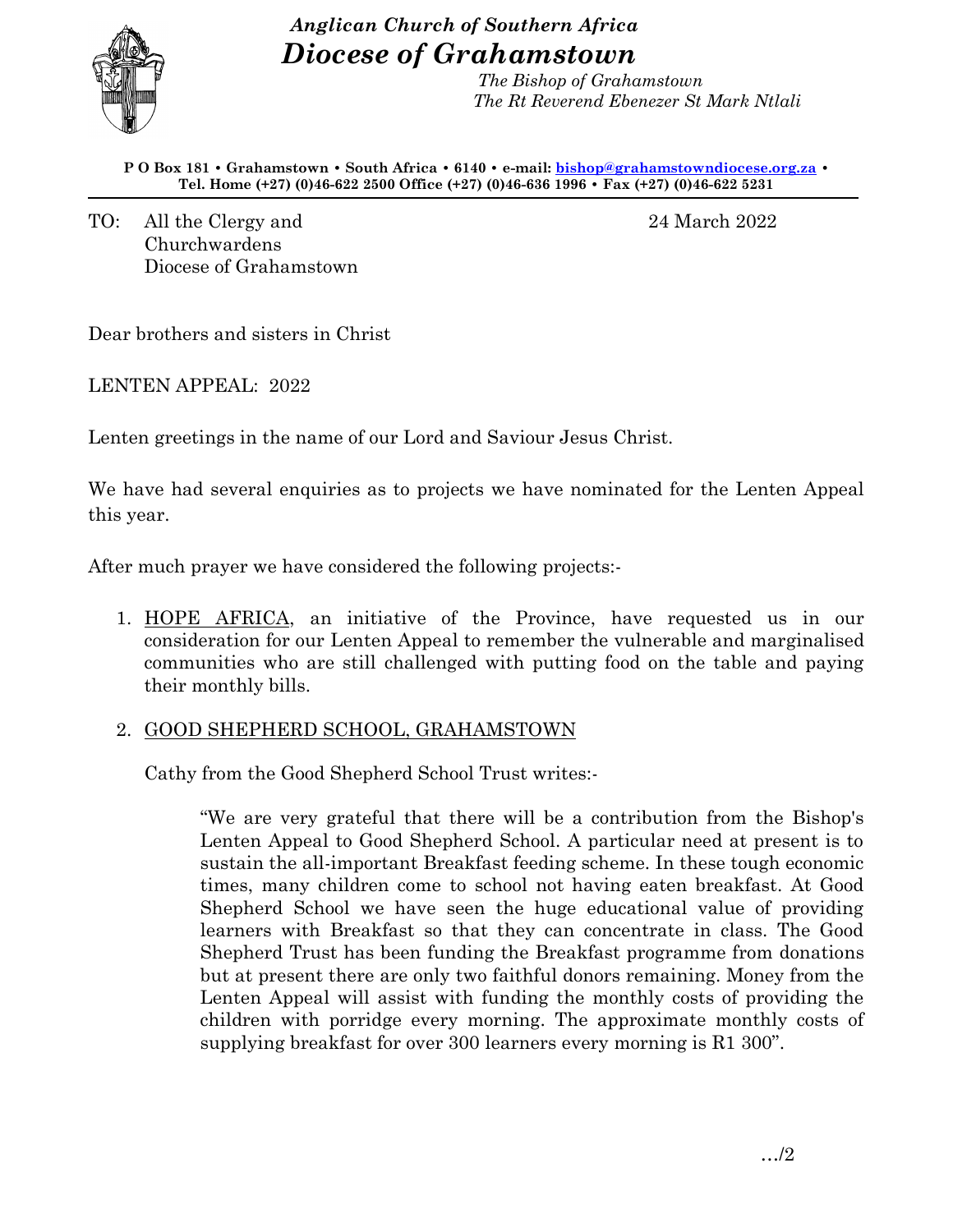### 3. IAMA PROVINCE OF MOZAMBIQUE AND ANGOLA

The Archbishop, together with all the Bishops of the Province and the ACSA family give thanks to God for the gift of IAMA, the newly formed Portuguese speaking Province of Angola and Mozambique. We are requested that each diocese donates something towards the development of that Province to assist their Archbishop as they open Dioceses in their new Province.

# 4. SCHOOL OF THE HOLY CROSS

Kary from the Holy Cross School writes:-

"Holy Cross School is now a full primary school that hopes to prepare young learners for high school. In this modern age it is imperative for us to provide the children with access to modern technology. We would use any funds you allocate to us to buy tablets for the learners to be able to open up their learning experiences to online learning. Our dream is to buy 15 tablets so that a whole class could use them in our Intermediate Phase".

# 5. CHILD WELFARE, GRAHAMSTOWN

Martha Thompson from the Child Welfare Grahamstown writes:-

"Thank you for considering Child Welfare Grahamstown for your Lenten Appeal.

Covid-19 has definitely had a HUGE impact on our services, but we have a duty towards the children of Grahamstown.

Our February 2022 statistics indicate 5 children between the age of 7 days and 11 years had to be removed from the care of their birth parents, due to drug abuse.

Two (2) children aged 15 months and 6 years had to be removed from the care of their foster parents, due to their parents interfering in the care of the children whilst under the influence of alcohol and drugs.

Two (2) children were reported by our local hospital as being admitted with severe malnutrition.

In March 2022, thus far, we had to remove 5 children, also due to parental drug abuse.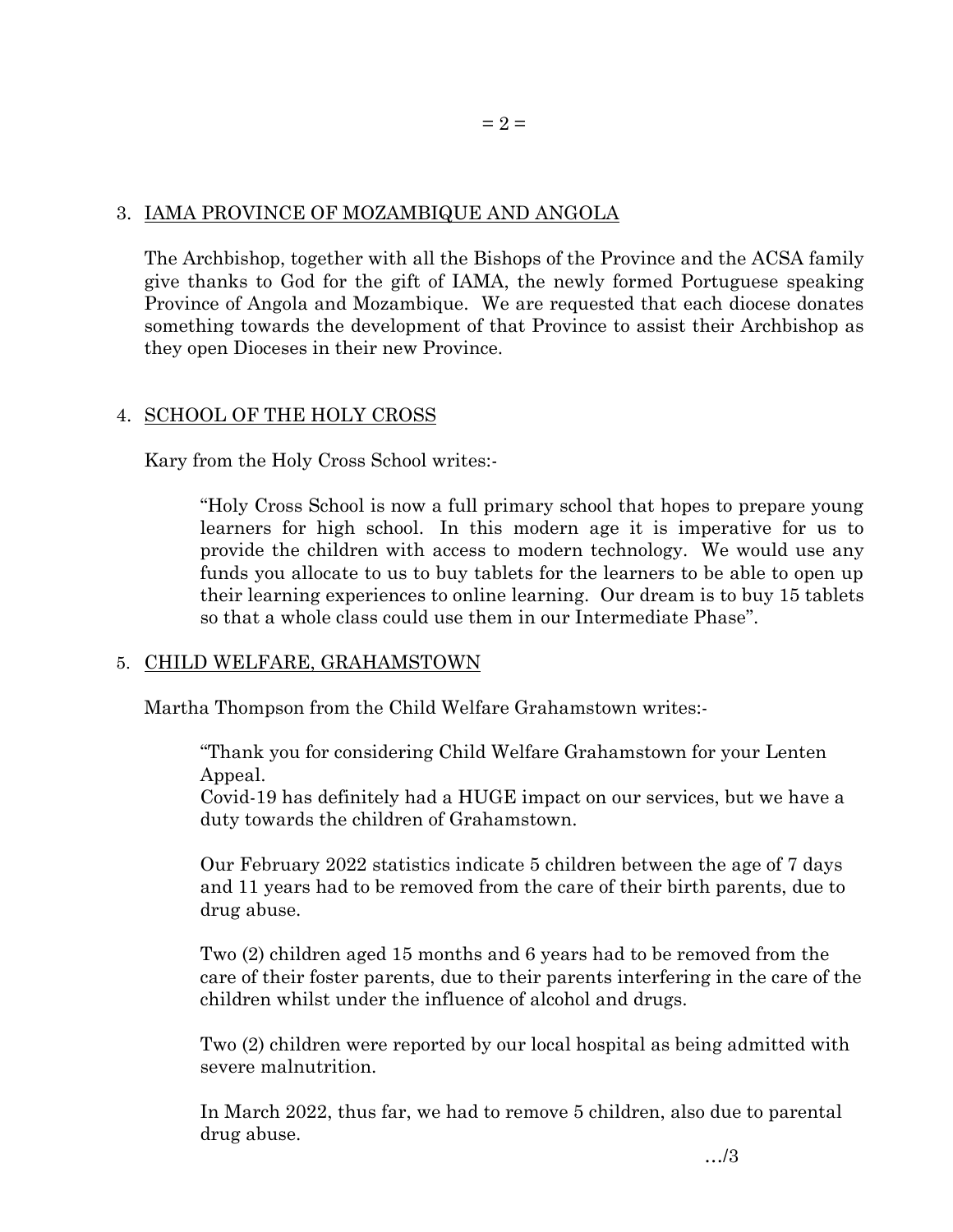As a result of the COVID 19 pandemic, we see a sharp rise in the number of new referrals, as well as cases of neglect and abuse reported in our office. In 2021, we received 18 new referrals for serious neglect and abuse of children under the age of 10. In 2019 and 2020 we only received 3 cases in each year.

138 new cases were recorded in 2021, compared to 2019 when 101 cases and 2020 when 78 new cases were reported.

We still continue with our projects: namely Nompumelelo Pre-school (we have 74 children who attend and 6 staff members), VESTAS aftercare programme and Ikhaya Losizo, our cluster foster home for orphaned children.

In terms of Ikhaya Losizo (Cluster Foster Home), we currently have 10 children in two of the homes. Our current housemothers are really very committed to the care of the children. 3 Children were reunified with a family member at the end of last year, but their places were quickly filled due to the number of removals we had to do.

Our After School care programme is also operational with 32 children getting extra schoolwork support in our 2 sites.

We also looking to work more proactively on Prevention programmes, i.e. to ensure that children remain in their birth families. We hope to start Parenting Support groups and especially look at how we can address the issue of drug abuse in our communities. We currently looking at training for our staff on Substance Abuse, so that they are better equipped to deal with the rising problem of substance abuse.

We continue our services with 5 Social Workers, 2 Social Auxiliary workers, 1 Social Manager and myself as Director.

Our biggest problem of course is funding for just the various operational costs of our offices and the projects we run. As fuel prices increase and as we are dealing with more and more cases, just the basics to run our office and the foster home, become a huge concern for us. Your funding would help us to maintain our home visits, help with electricity and rates and taxes as well as maintenance. All of this is so important to continue the basics of our services and we would appreciate any funding that can help us 'survive' as we deal with more pressure of more cases.

Please kindly consider donating towards Child Welfare so that we can continue to support and help the children of Grahamstown who so desperately need our support and help.